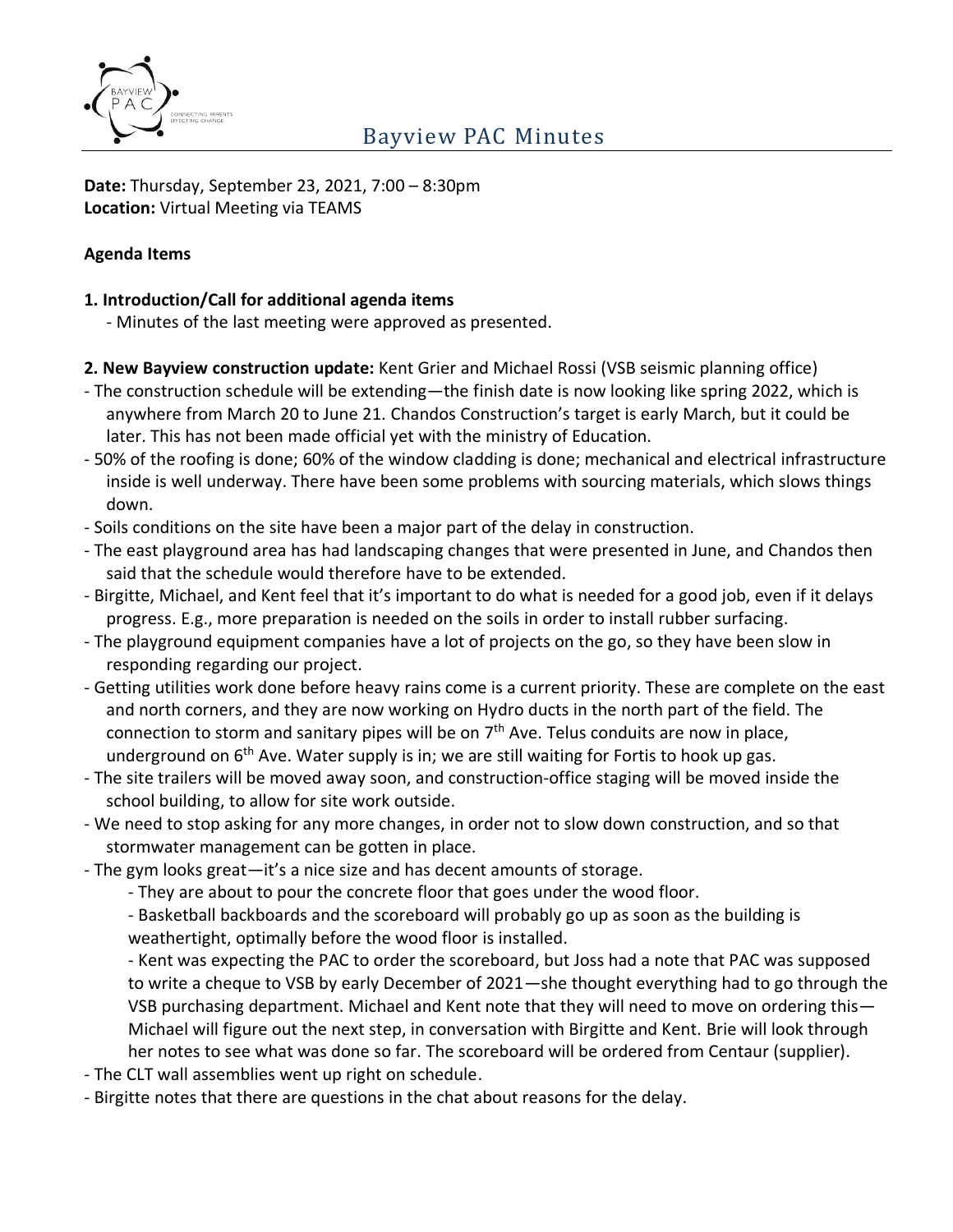

## Bayview PAC Minutes

- Kent lists the main reasons for delays: bidding problems at the beginning; gull nest that had to be left to fledge before they could finish demolition; bad soils were discovered under the old building, and the underground storage tank had leaked—a large chunk of soil had to be removed and replaced with new fill. All this threw the subcontractors off schedule, and they were hard to reschedule. There have also been shortages of materials, which is delaying supply of various components of the building. Landscape revisions in June were the last straw for Chandos's schedule.

- Michael notes that talk of delays always brings up questions about the exact move-in date, which we don't yet know. With Bayview, we have to be sure the outside facilities and grounds are ready before moving, because there's no place for the kids to go outside other than the immediate grounds (the field will be off limits for a season in order for the grass to get established). Just moving everything over takes at least 2-3 days, and then there is also getting packed and unpacking, so a regular (not long) weekend isn't enough. We will need to pick a date that will work for the teachers and students. Spring break would be ideal, but we might not be ready by then.
- Kelly asks, re. rubber surfacing and landscaping: Marathon has been asking repeatedly when they will be pouring rubber surfacing. What should she tell them? That it won't be until spring? Michael replies that he has learned some lessons about rubber surfacing: rubber is in short supply now, as with most materials, and installations are being delayed by a month or more. He advises booking Marathon *now* for March—it can be pushed back later if needed.

- Kent notes that Marathon is currently working with a number of schools and a number of PACs. He will keep pushing them for a price, so that we can work out how much will be grants and how much fundraising is needed. Kelly notes: we have a \$30K grant from BC Tire Stewardship (needs to be spent by end of 2022), and we have applied for a couple other grants. There are no VSB grants available. Total for all the play areas will be \$158K.

- Kent needs to know: will we be aiming for rubber surfacing on all play areas, or wood fiber on the intermediate play area? Joss replies: this will depend on the actual price—we don't know how accurate the \$158K quote was. Kent will tell Chandos that we need to get their price for landscaping, so that we know our goal for fundraising.

- Kent is pressing Chandos's landscape contractor for a firm start date and price.

- VSB gave Marathon a revised landscape plan in June, and asked them to contact the landscape contractor, but Kent hasn't heard back with a price or anything at all yet. Kelly says that Marathon tells her they don't have a price yet because they don't have fall heights (in order to determine thickness of rubber); she sent them fall heights today. For the existing landscape design, 4" thickness was in the plan, but if variation is needed during installation, substrate heights will have to be fine-tuned. In the primary play area, there isn't any equipment taller than 8 feet.

- Note that a 10-foot strip along the south of the intermediate play area is city property, so to put something other than wood fiber there, it has to be cleared with the city (even though it's highly unlikely that the city would ever use the easement).

- Until the Ministry of Education has accepted Chandos's letter outlining their anticipated change in completion dates the sign at the site will continue to state a "winter" completion. Any announcement of an official change in anticipated completion date will likely be quiet and included as a side note to other, more positive, news.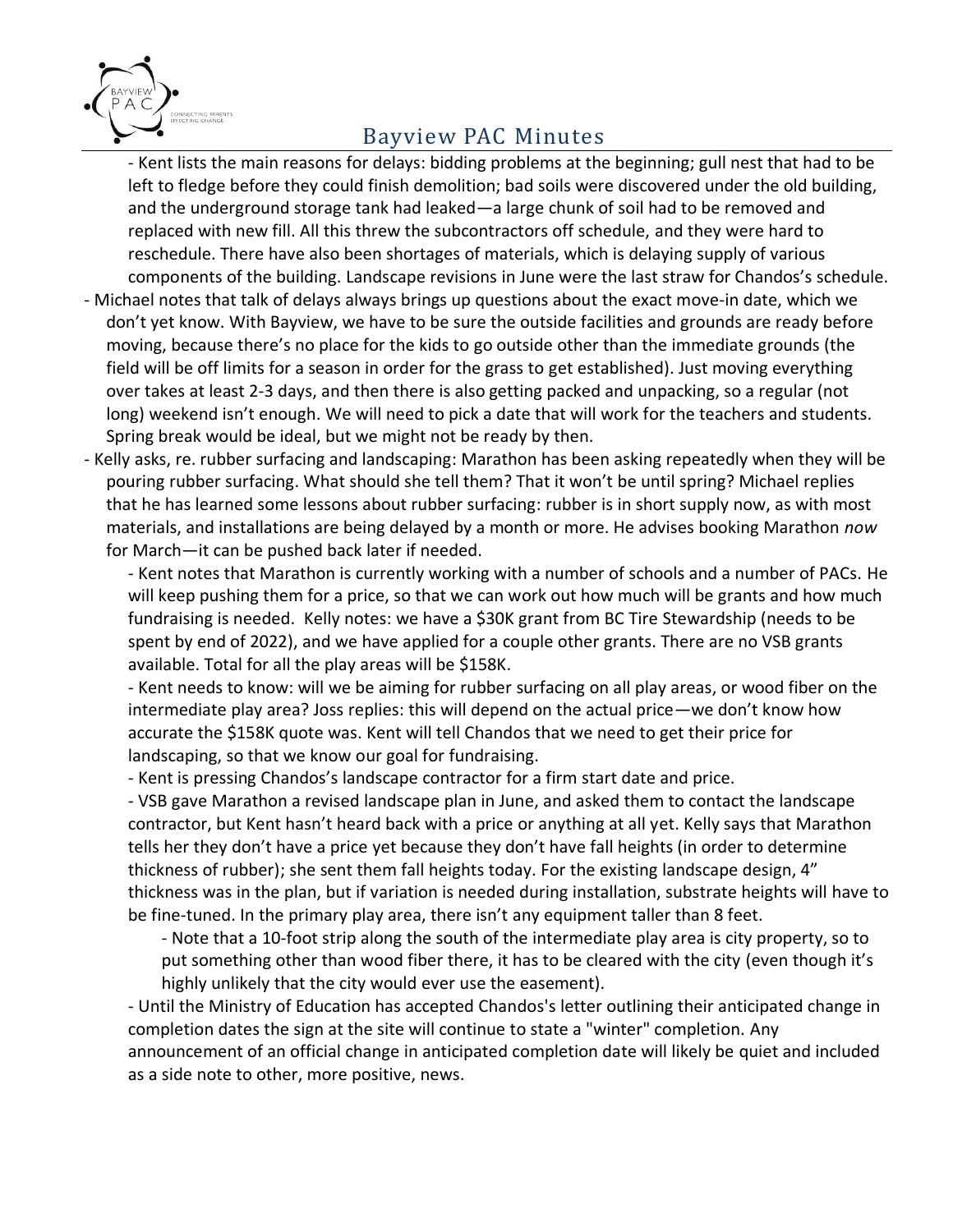

# Bayview PAC Minutes

- Chandos has notified the VSB that there have been kids climbing over the fence into the work site. We need to do what we can to keep this under control.
- A playground committee update will be added to October's agenda, with full details.

### **3. Principal's update:** Birgitte Biorn

- It's wonderful to see so many new parents at the meeting. We have lots of new families this year.
- Busing has gone pretty smoothly so far, with just one hiccup on Monday because of a substitute driver.
- Normally we do lots of in-person events: assemblies (will continue to be on Teams), meet the staff (will be via video as last year)
- We have 11 divisions this year, about 240 students total.
- The Terry Fox run will be on October 1 (next Friday). There will be an assembly on this topic in the morning, and the run will be in the afternoon, around the track.
- We are all re-adjusting to the mask-wearing and hand-washing protocols. Remember to do daily health checks and stay home if feeling unwell.
- Please don't hesitate to email Birgitte with any questions or concerns.

### **4. Teachers' updates:** Susan Jung and Teri Taylor

- Thank you to all parents for trusting staff with coming back to school in person during covid. Last year was tough, but the kids are doing very well with all the protocols. Thank you for preparing them.
- Thank you to PAC and parents for being so patient with getting all the kids into their new classes.
- Thank you to PAC for contributions to our programs, supplies, STEM, books, etc. We really appreciate you!
- Susan has news to share re. a "beautification project." She came across 400 flower bulbs for free tulips, crocuses, daffodils, and grape hyacinths—from an organization called Bulbs for Kids. We would like to share these with all the teachers, for all classes to plant in the beginning of October. Each teacher will get an assortment of about 35 bulbs, a grow bag, and soil. Susan has a grant application in. The planted grow bags could then be brought to New Bayview. Joss notes: if the grant doesn't come through, please contact the PAC, as we have some extra money in reserve.

### **5. New Bayview fundraising update:** Kelly Ryan

- We have raised about \$200K, but with the need to pay for an entire overhaul of the playgrounds, that still falls short—be ready for us to be asking you for money!
- As an example, a small set of new monkey bars alone cost \$10K.
- There are grants for playground costs, and we are still waiting on results from a couple of applications.
- We have had great support from the local community and from parents at the school.
- One positive aspect about the construction delay is that we can re-apply for grants that we didn't get the first time around.
- www.buildingbayview.com is the website specifically for the school fundraising.
- Birgitte notes, regarding the grass field: most new schools have gravel fields, but parents and the whole community felt that grass would be far better—it will cost \$32K dollars just to have grass instead of gravel. We are so grateful for all the PAC's work in making the new school really lovely.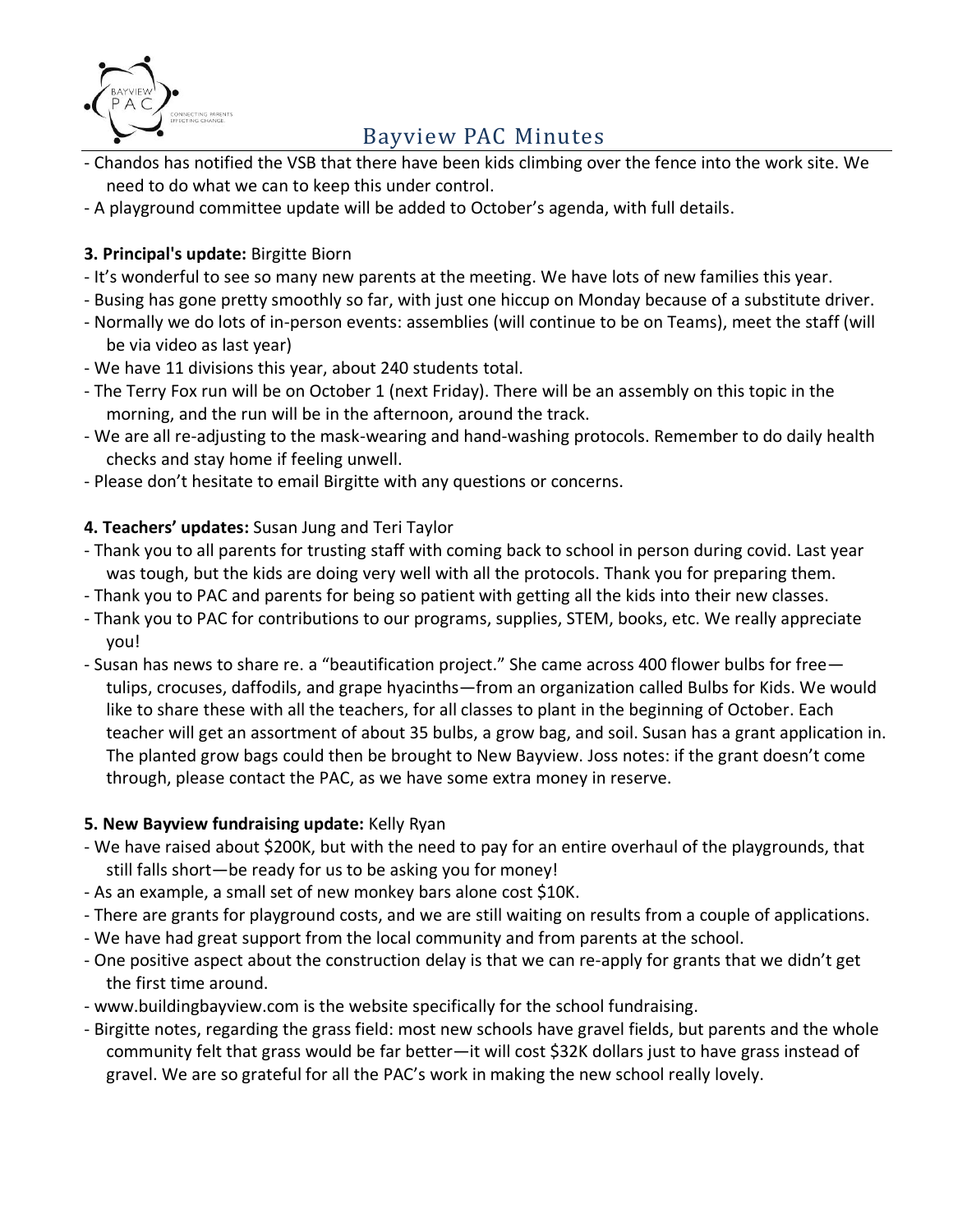

- **6. Treasurer's update:** Joss Taylor
- Account balances as of Sept. 30:

Operating account: \$59,353.70 (inc. \$48,250 of fundraising for the new school)

- Gaming account: \$10,369.06
- Jessica Ellis is our new co-treasurer this year
- This year's gaming grant has not yet arrived (this is money from casinos and lotteries that is earmarked by the province for extracurricular expenses in schools).
- Each year we give each teacher discretionary money to spend on classroom extras, to reduce how much they spend out of pocket; it will be increased to \$350 this year, to allow for science consumables.

### **7. Spirit-wear sale:** Joss Taylor

- We are organizing a sale of Bayview t-shirts, hoodies, toques, and sweatshirts.
- In the next few days, we will have a link available for the online sale.
- The previous cotton t-shirts were a bit too heavy, so we're trying to get softer, thinner ones this year.

### **8. Playground small equipment:** Emilia Doro

- Every year PAC buys playground equipment such as balls, hoops, etc., and every year they disappear.
- We have a \$500 budget for replacing these.
- Emilia found the ball cage on wheels that we used at old Bayview for containing and distributing balls; we will use this and have kids sign out balls and equipment, to encourage returning them.

### **9. Halloween event ideas**

- A Bayview tradition has been to do a "Halloween Howl" evening event for families, with costumes, snacks, haunted house by the grade 7s, dancing, cakewalk, and more. With the pandemic, we haven't been able to do this, so have been brainstorming possible alternatives.
- Last year we sold pumpkins and candy necklaces.
- Itzia suggests a pumpkin patch—would we be able to set this up in the field? We could bring in hay bales, have a photo op setup, have pumpkins for kids to take home.
- Jack o'lantern carving had been popular during school in the past—might this be brought back?
- If anyone would like to be involved in a committee to work on ideas, please email [bayviewpac@gmail.com.](mailto:bayviewpac@gmail.com) This will have to happen before the next PAC meeting.

### **10. Hot lunch:** Brie Lunn

- Hot lunch is still a moot point, because we haven't had any parent volunteers step up.
- We are allowed to do hot lunches now, but we need a group of 3-6 parent volunteers to distribute the lunches each day that there is hot lunch (we will need one parent each day that there is hot lunch each person would only have to do it once or twice a month)
- We need to decide whether to use our previous vendor (C'est Mon Café), but there had been mixed reviews, so maybe will try a new vendor (the other option we had been looking at is Bittersweet Kitchen; they serve a few schools in the district—feedback from people who have used them was very good, on both service and quality of the food).